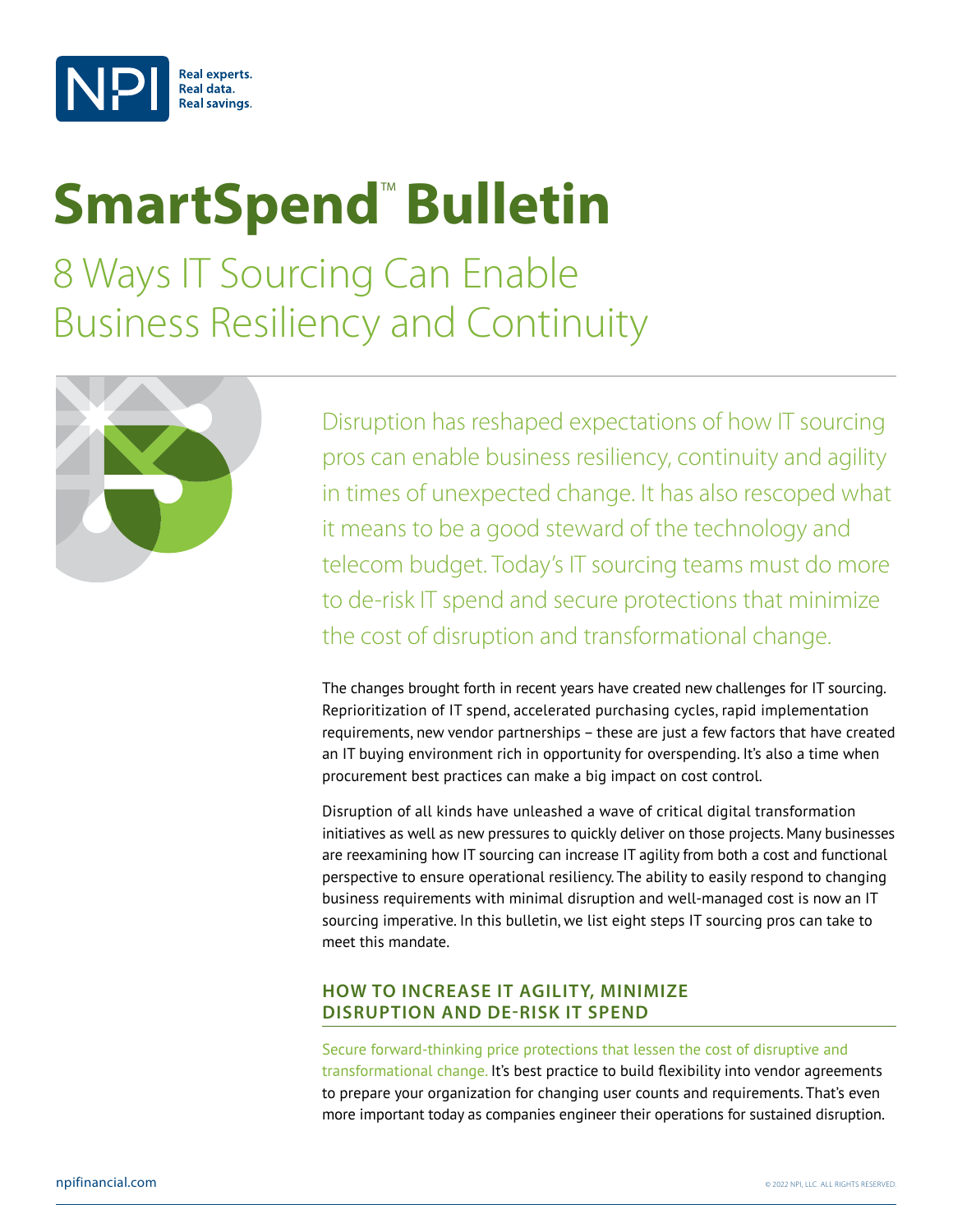Those changes will ripple through markets creating new waves of adjustment and competition that will drive aftershocks of transformation. Just as the first wave did, these will create new winners and new losers.

For optimal agility, it's important to secure price protections – such as well-negotiated tiered pricing (as applicable) and upgrade/downgrade structures – that allow for changes in demand. While most IT vendors are hesitant to provide "flex down" contract language, having tiers that reflect not only growth but also contractions could mitigate price hikes. Renewal protection is also an area to be explored. Contract language should either remove or cap the ability to increase pricing for a specified period of time. Also, negotiating the ability to rollover any unused "units" for underutilized IT assets can help you get more mileage out of your IT investments for lower total spend.

Eliminate toxic spend in the IT budget through price benchmark analysis and license/ subscription optimization. Despite rampant change and transformation, it's still business as usual. Pricing disparity for same-scope purchases is as prevalent as ever – and that's even more true if the vendor senses the customer has a tight deadline. Performing IT price benchmark analysis for renewals and new purchases will validate you're getting a fair deal from your vendor and ensure you pay a price that's at or better than market. Many enterprises make it a requirement to subject purchases over a certain spend threshold (for example, \$75K) to third party price benchmark analysis for validation – this is a rapidly expanding best practice.

Another way to get rid of toxic spend is to right-size license assignments and liberate license currency on major SaaS software estates. This will help you identify areas where you're over- or under-licensed and ensures you're only paying for what you actually need. Another byproduct? Elimination of shelf-ware that may be inflating maintenance and support costs.

Negotiate contractual business terms that support flexibility, agility and future-state requirements. How does the "new reality" business climate impact your IT environment (e.g. software user counts, IaaS requirements, etc.)? Will workers need access to more or less functionality if they return to the office (or permanently stay remote)? Will accelerated digital transformation initiatives require more cloud investment?

These are just a few questions highlighting the importance of negotiating contractual business terms that allow for flexibility. Software examples include the ability to upgrade/downgrade licensing and subscriptions, use tokens or credits to meet changing usage requirements, and apply annual monetary commitments across disparate product families (e.g. Salesforce and Tableau).

Understand the tradeoffs that come with "better" payment terms. Many vendors are offering flexible payment terms that allow customers to defer payments. That's been helpful for companies that need to rapidly expand IT investments without taking a near-term financial hit. But extended payment terms typically come at a price – usually in the form of smaller discounts. Any payment relief up front can quickly be negated by higher costs over the term of the contract as well as having a lower discount as a baseline during renewals. If you're considering taking advantage of more flexible payment terms, be sure to model and factor in the long-term cost impact as part of your decision.

Sustained disruption has resulted in a **historical acceleration of digital transformation initiatives** – and IT procurement teams are feeling new pressure.

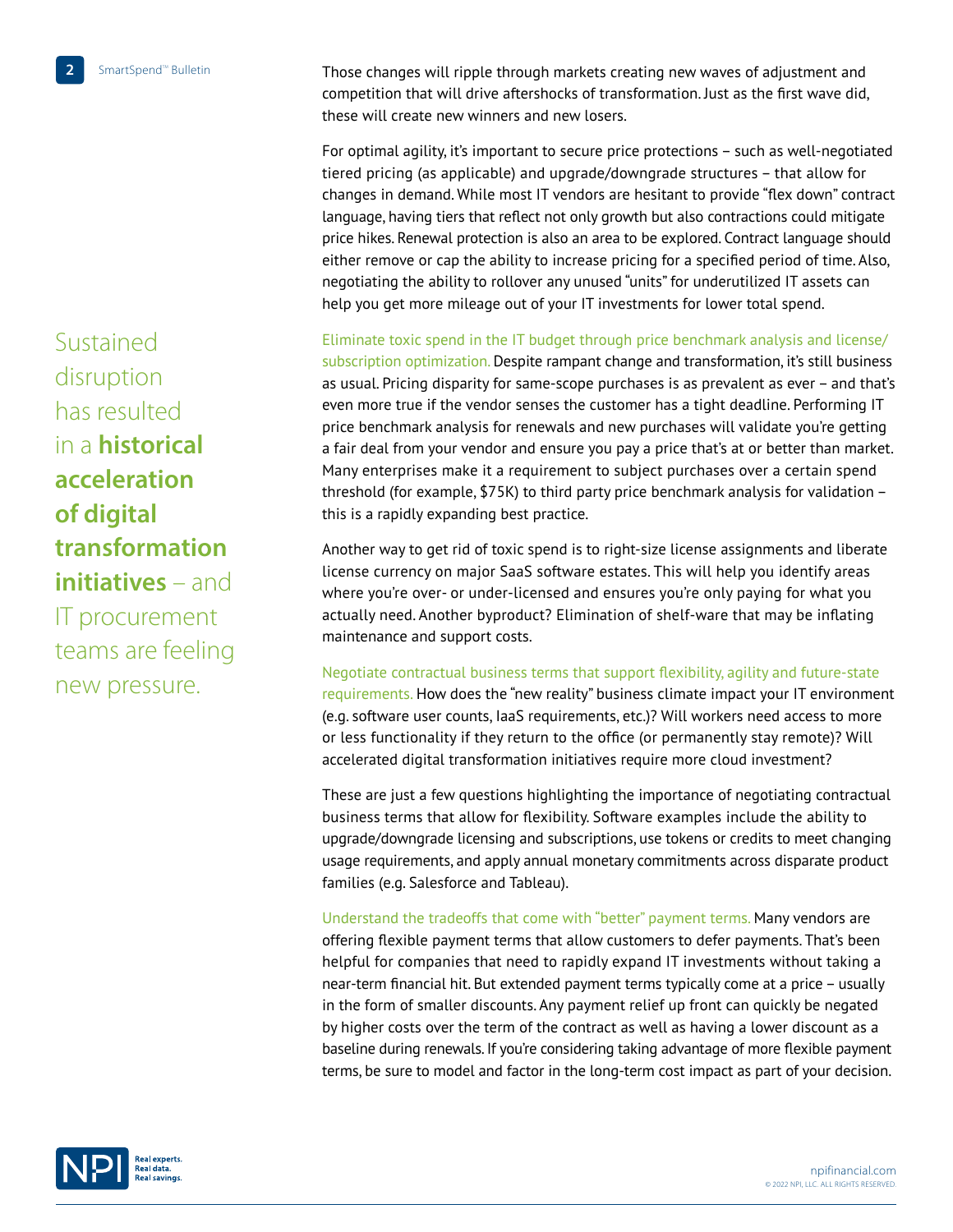Despite some IT vendors offering more flexible payment terms and pricing in response to disruption, it's still business as usual. **The risk of overspending is as great as it's ever been.** 

**3** SmartSpend<sup>™</sup> Bulletin Keep competitive vendors and solutions close at hand, or multiple vendors in the mix to handle changes in demand. Competitive pressure shouldn't be limited to new purchases and renewals. Keeping multiple vendors/solutions in the mix throughout the vendor relationship gives you credibility at the negotiation table. It's also best practice for business continuity and resiliency. To that end, IT sourcing teams should prioritize critical business processes and the vendors and solutions that support them. For processes supported by a single vendor/solution, consider a multi-vendor approach that eliminates single points of failure and strengthens leverage.

> Be as hypervigilant about software license compliance as your vendor. Disruption and economic volatility have done little to slow the frequency with which software vendors are auditing enterprise customers. If anything, vendors find themselves at an advantage. Customers' adaptations to changing business requirements have created ample opportunity for software license noncompliance. The best way to minimize compliance risk is to stay in front of it by performing internal license position assessments on large software estates. This will help companies easily spot and remediate unintentional compliance issues before an audit happens.

> Identify unknown solution overlap and rationalize (but not at the expense of business continuity). It's one thing to have a multi-vendor strategy to ensure business continuity, but another thing to unknowingly pay for redundant functionality. Even before recent disruptions, solution overlap plagued enterprise IT ecosystems and budgets. Decades of decentralized IT sourcing and shadow IT have made it easy for companies to unknowingly pay for multiple tools that do the same thing. Today, new technical requirements driven by transformation projects are prompting companies to look even further outside of their existing vendor/solution portfolio – often without first evaluating whether existing investments can meet those requirements. Now is a good time for companies to clean up redundancies in their IT environments, identify unknown solution overlap, and leverage existing vendor relationships (and spend) to rationalize.

> Reexamine force majeure clauses. The impact of the pandemic on contract performance obligations has caused businesses and vendors to reexamine force majeure clauses. Specifically, they're determining if these clauses excuse them from any contract obligations or if they have any modified duties to perform. Most clauses do not specifically define epidemics or pandemics as triggering events – but that may change as companies seek to modify the scope of coverage and prepare their businesses for the next unforeseen crisis. The legal runway for standardized changes to these clauses could be long, which is all the more reason for enterprises to start exploring changes that will better protect operations in the future.

## **MAKING THE CASE FOR IT SOURCING SUPPORT SERVICES**

New pressures on IT sourcing bolster the business case for investments in services that support the IT sourcing function. These include third-party [price benchmark](https://npifinancial.com/it-price-benchmark-analysis-and-negotiation-intel/)  [analysis](https://npifinancial.com/it-price-benchmark-analysis-and-negotiation-intel/), [license optimization assessments](https://npifinancial.com/enterprise-license-agreement-optimization-consulting/), [audit defense](https://npifinancial.com/software-license-audit-services/) and licensing experts on the customer's side of the table for large spend events like multi-year EA renewals. These services help IT buying teams move with speed and confidence, accelerating purchases and clearing the path for transformation and business resiliency.